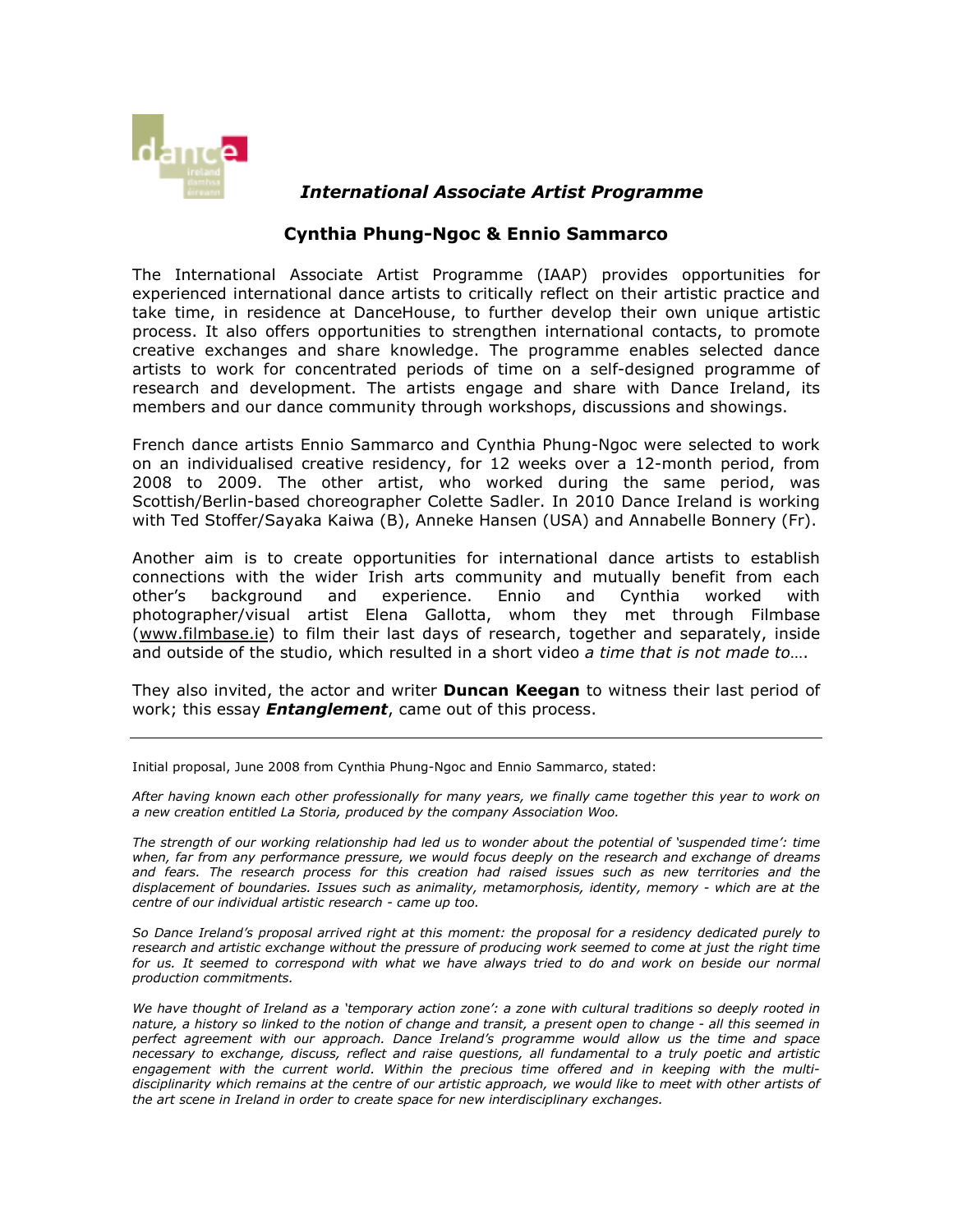# *ENTANGLEMENT*

*We drove that car as far as we could Abandoned it out West Split up on a dark sad night Both agreeing it was best. Tangled up in blue***, Bob Dylan 1974** 

PROLOGUE

How did it start? It started with an invitation.

Come in. Watch. Write.

It all seemed simple. I've since learned to be wary of easy invitation.

I first met Ennio Sammarco and Cynthia Phung-Ngoc in 2008 while working in Dance Ireland, though I have to admit I didn't really get to know them then. Not really. In fact, I'd not spent much time with either until this year. So it's hardly surprising that, heading to DanceHouse that first morning, it suddenly occurred that I'd no idea what to expect - of them, of me and of the essay that would result.

What did result drew upon the three days I spent with them as they worked in studio. This was supplemented by a conversation I had separately with each.

Perhaps it was a consequence of no work-in-progress being presented at the residency's end, but from the start I was compelled to explore what most intrigued. And for me, that was the relationship dynamic between both artists. And that choice – my choice - necessarily makes this a personal account. As with any such thing, it does not and never can tell the whole story. I would never claim it to and I warn any and all against such a reading. At best, it may at times offer a faithful reflection of my experience of them. More often, I imagine, it is a contestable refraction into a textual form of our shared experience…but not at so severe an angle, I hope, as would constitute distortion.

Besides that, I've found writing this far more difficult than first anticipated. The reason is simple. Or at least, it may be simply put.

I had encountered two remarkable individuals. I'd spent time with them, together and separately. Listened to them. Talked with them. And I'd become very fond of both, these two artists who I liked and admired, equally and in great measure. These two who seemed so different in temperament and interest. These two who were ostensibly engaged in some collaboration.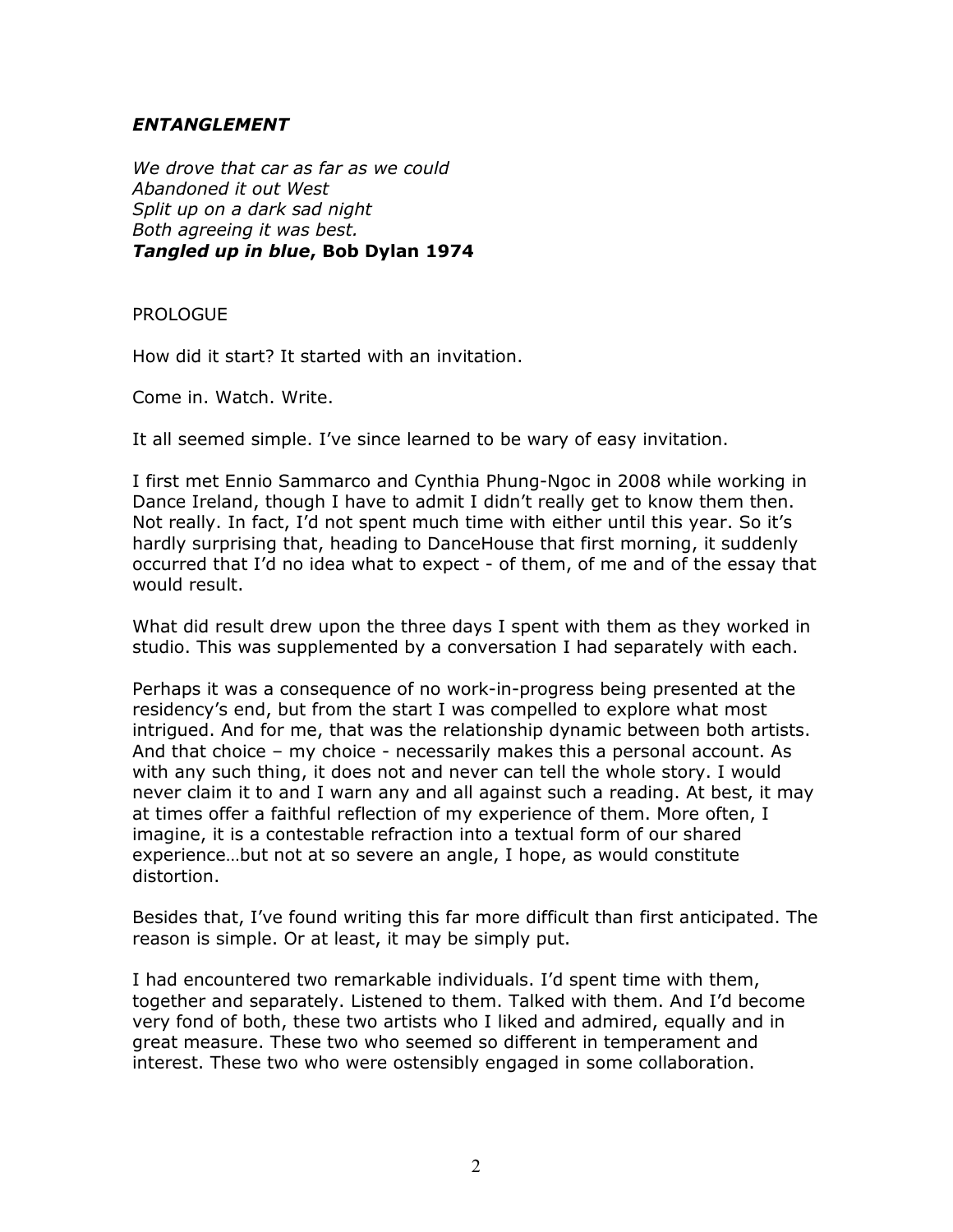I say ostensibly because as it turns out, that's not how it felt. At least, not to me. In the weeks and months since July 2009, I've spent quite a bit of time trying to find a word – or some combination of words - that might replace 'collaboration'. I admit to being stumped.

In the end, what I'm forced to settle for is this: that what I felt I witnessed this summer was not quite a collaborative engagement. Yet it was no less complicated and intense for that. And that's what this essay has attempted to describe – an intense, fractious yet subterranean dynamic. I feel privileged to have had the chance to observe such a dynamic, because it showed how despite all this people *can* persevere in remaining civil and open without compromising artistically.

I wish there *was* a word adequate to describe what lies between Ennio and Cynthia. Something that would capture the sense of the inescapable and the intractable that permeated the entire enterprise.

I guess, if I had to choose one, only one comes close.

Entanglement.

**I** 

*The only thing I knew how to do Was to keep on keepin' on like a bird that flew* 

It is the 28th of July, a Tuesday morning. It's just turned twenty past ten and, as I quietly enter the studio, I can hear a Bob Dylan song playing; from the door I can see Ennio. He's on the floor, doing groundwork and body conditioning. His hoodie is on, so I can't see his face as he rolls back and forth, back and forth and forth - and onto his hip.

Back down. Then roll forward onto knee. This rolling, it builds gradually, cumulatively, until finally he reaches a momentum that carries him up and onto his feet. Upright, he pauses. Then falls back, to start back again. Eventually he will move on to neck and head.

When they speak together, they speak in French. Cynthia gets ready checking the playback, changing clothes. She starts to work on her feet, kneading muscles and joints, then calves. The only breaks she takes are when she stops to apply some kind of essential oil. She does this, all the way right up to the small of her back. Then, remaining on the floor, she shifts into the first of her stretches.

I glance over at Ennio. His eyes are closed but his head is angled intentfully. As if sensing my gaze, he moves, this time straight forward, flat out upon the studio floor, lengthening his spine. He lies prone, face down. *Roll. Slide. Press to floor. Surrender to floor.*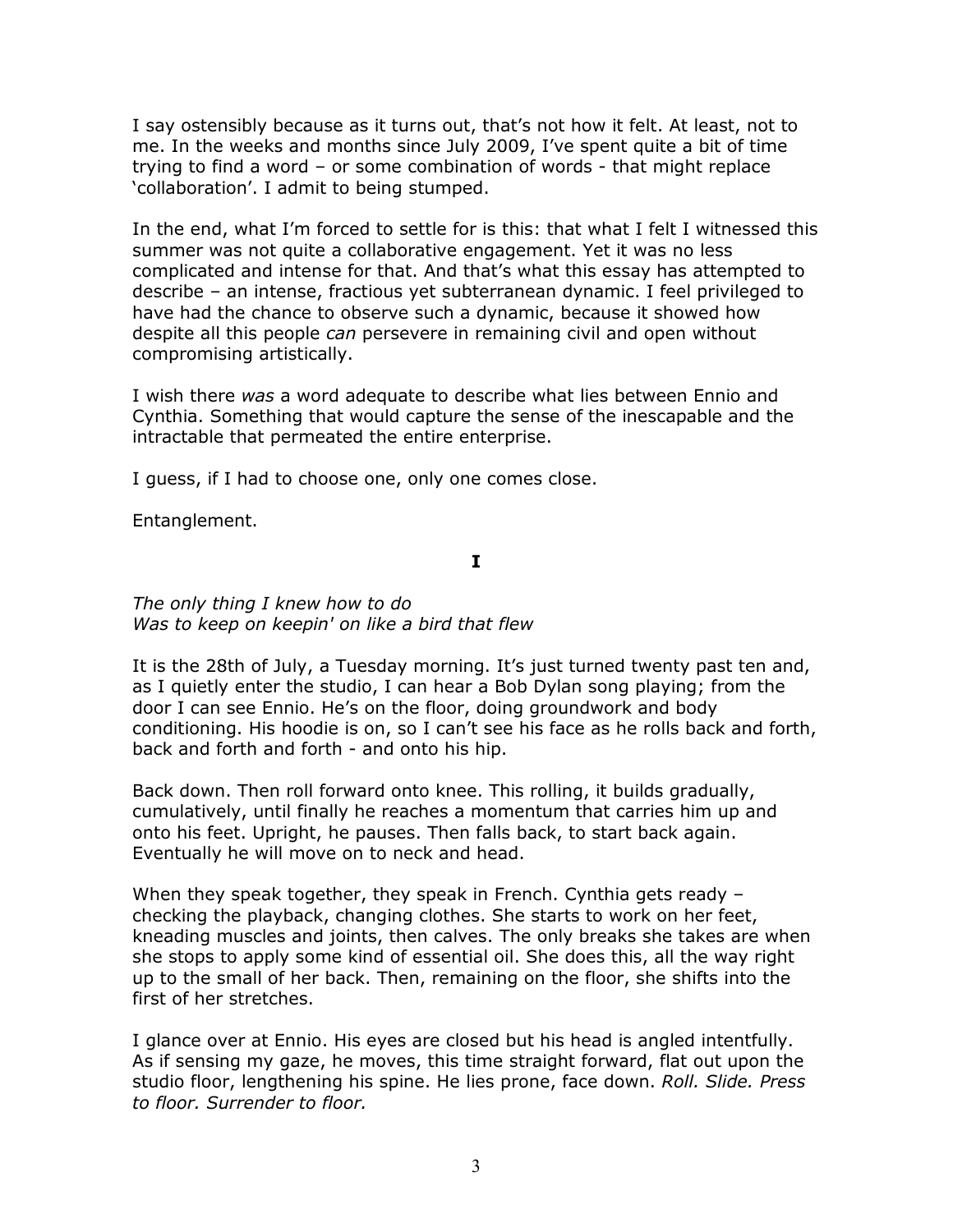I've only been here a while, enough for three songs - right now, it's the Story of the Hurricane. But however brief, I can already sense it. A tension? Maybe not. But definitely…*something*. A space between them. A distance they're both tangled up in. One that can't be measured in steps but only detected in the carefully circumscribed separateness of two routines. Two attitudes.

He finishes and draws a grey curtain, covering half the mirror. Soon, he's started with a more active sequence of motion, all limbs, each upward swing of arms shifting the weighty motion of feet. Each alternation becomes more and more noticeable: *shift foot to foot. Right ahead. Left behind.*

We are three points in space. We are not the angles of a perimeter.

At 10.35 he moves to a gentle trotting around the studio. His arms hang inert and heavy, enough to eventually drag him down into a kneeling position. He centres for five minutes before stretching his hamstrings. Only breath, music and movement.

Routines like these, I've found, for awakening the outer body, demand an inward awakening to succeed. It's a pleasing paradox, in a way, one they share in. All the same, a contrast is clear. While Cynthia seems to use the surrender to gravity for her routine, Ennio is different. He will deliberately punctuate his vigorous actions with a forceful stillness. So even though both will momentarily fall silent, his feel like periods of willed dormancy, distinct from her slow-dropping quiescence.

Jabbing at me are a series of semi-conscious questions about movement, being, identity. I'm wondering, as I watch them in their differences, how personality manifests movement. How quirks, habits and traits betray us. And I find myself pondering where the balance lies. Where - between those we make our own and those we cannot help but belong to - do we find a point of rest? Are they ever at peace or always and ever at war? What armistice or treaty legislates the advance of this or any unruly body?

And the times and seasons that shape them as they shape us, the terrain that gives victory to one impulse over another…what of those? What facet of self has this place – this studio, this country – given the advantage to within Ennio? Or Cynthia?

 $\begin{matrix} \star \\ \star \end{matrix}$   $\begin{matrix} \star \\ \star \end{matrix}$ 

Days from now, I will sit in Café-en-Seine, a bar on Dawson Street and I'll ask Ennio this. And in response, he'll tell me he came here because of the contrast it offered to ordinary life in France. It offered release, an escape from the kind of artist he is back home, with all the expectations and confinement that that implies. He can't say why Ireland was like that for him. '*Perhaps because it was an island*' he'll suggest, as he sips at his wine. *'Some place surrounded by water, surrounded by elements as if its closed off boundaries are a relief. As if*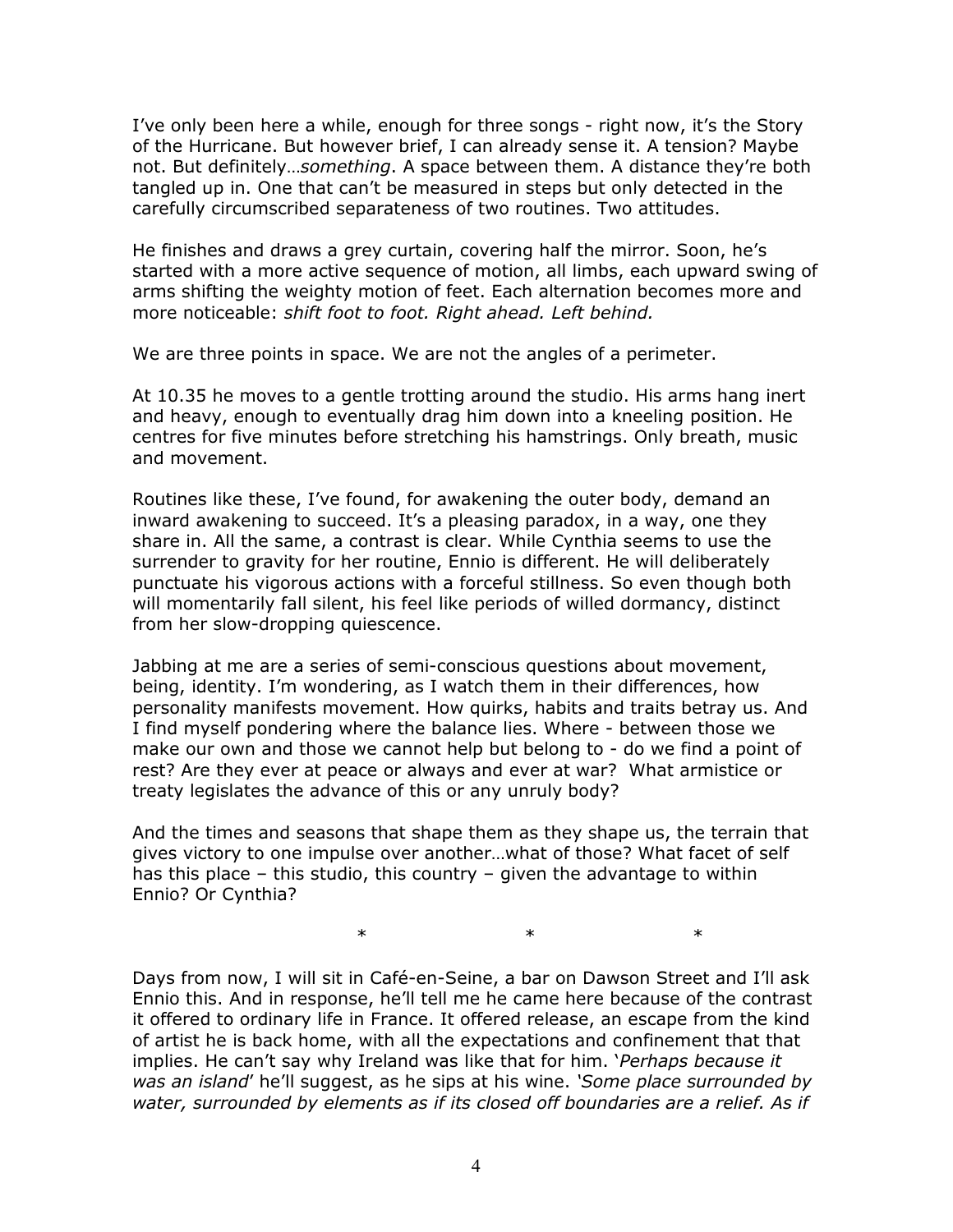*for once you can just know where you are. Not in some cosmic sense but, in a very banal way, just enough so you can say, 'you are in this place.''*

*'It's just an image of course,'* he'll add. *'It's just a comment, not really a serious question. But at the same time, you don't have to lose time about where you are – you are here. This is serious. And this is a place where…it's like I was saying before – you can go deeper into something. And Ireland for me, in a certain way, was like 'let's go straight to the point'. Don't waste your time. Just get to the essential. Probably with me, that's where I was coming from at the moment. And also, for me, it was the perfect context for a connection with someone like Cynthia, someone I loved but that I didn't know artistically. One where there's no escape.'* 

 $\begin{matrix} \star \\ \star \end{matrix}$   $\begin{matrix} \star \\ \star \end{matrix}$ 

Cynthia gets up to leave the studio. Her warm-up completed, she's going to grab some coffee. She reaches the door just as Ennio reaches a wall. I watch him. *Wall to skin to bone.* I sense an almost Saturnian quality in him. In his presence and action. It's strange. It's as if his body – in its lines, its substance – is hardening. Mineralising so much that any flexibility, any yielding softness must be coaxed out by the force of a greater resistance. The image flashes to mind of trying to soften wax between calloused fingers. He's about to start on the floor again, but Cynthia's return interrupts. She has coffee, one for each of us. Sugar. Milk.

It's 11am. The Dylan CD is ejected.

A lull descends as we sit close to each other, paper cups in hand. Ennio rises. He crosses the studio, grabs something I can't see, something white. He brings it over to Cynthia. He turns and now I see it's a slender volume. The title is French - *Dans La Solitude Des Champs de Coton* (In the Solitude of Cotton Fields). As he searches for a page, I tear open a sugar sachet and toss in the contents. I don't even need to stir; it just dissolves. I take a sip. They start to speak. He points her to one paragraph, then another that caught his eye. And all the while, they catch mine. But I've no time to be curious: Cynthia has started explaining to me not only what they just discussed but how, when moving they like to very quickly go through what they already know. So today, as they've already built a phrase, they want to move on. They will move on. Ennio, she shares, is interested in bodily mutilation and finding ways into or through it. As for her, it's usually about exploring a state of mind, one she usually physicalises quite expressively. But now…now she's interested in abstraction. And even though she doesn't quite seem sure how it will come into play, she's brought a wig. Her eyes shine as she speaks. It's still startling – this enthusiasm, this openness that underlines the contrast between her introspective and communicative modes.

*'I have a….vague interest in interpreting an alternate persona.'* She says this quietly now, holding the wig carefully in her hands. *'In how it might reshape*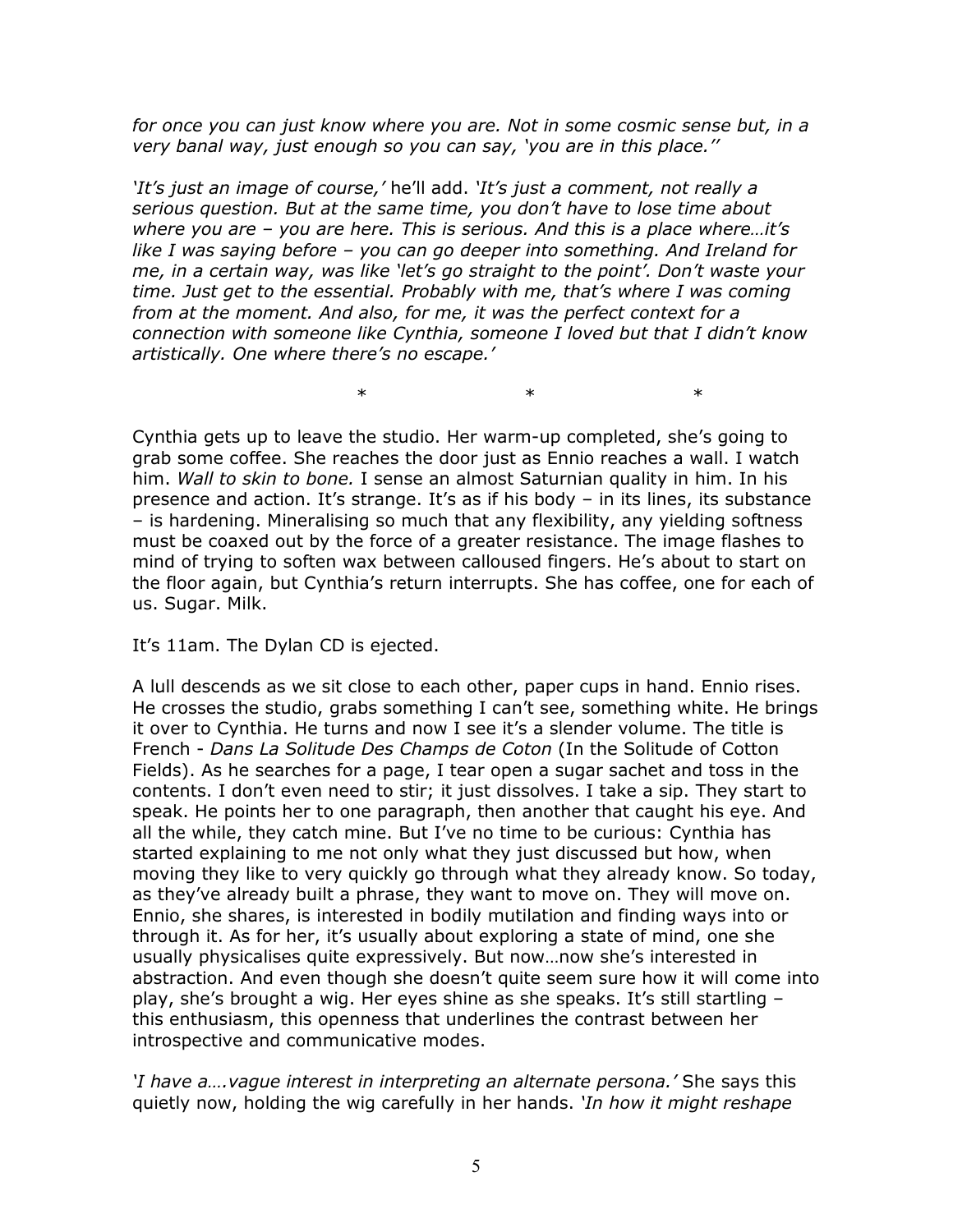*how she is and what she might want. I'm ready to find a way, to make the movement…dirty somehow. Messy.'* 

As we talk more, it becomes apparent both are seeking ways beyond the expected – regardless of whether that expectedness lies within themselves or a spectator. To find paths - through disruption, symmetry breaks, pattern interrupts - to a place or state where the new and real are, where life resides. Questions of the habitual and what it is, necessarily arise. Questions of what it provokes *when* you do this, not to mention *how* you do this.

But, though this interests me, it's their personal interaction that fascinates. On the surface, all is as it should be between two professionals – certainly, a level of thoughtful engagement exists. Each listens attentively to the other, careful to demonstrate a reciprocity of respect. It is the perfect performance of collaboration. Over some twenty minutes, the impression is one of clarity and decisiveness, an assuredness of a shared direction, if not a single goal. All is as it should be.

So why do I find myself noticing the space between them? And the silence that punctuates their words?

Ennio asks Cynthia if it's okay to draw the curtain all the way across the mirror. So no mirror. *'No problem.'* she answers, as she goes to start their music. They begin together, running through the phrase they've created.

I watch and write.

As they repeat it again, then again, I notice how each time it becomes more exploratory. More playful yet ever serious. And they speak as they go, the only interruption when one breaks away to reset the music. The organic, nurturing fluidity of what they do is appealing. It draws me in. And it's then, at that moment when my guard drops to the sweep and flow of their poised symmetry, it's then that I'm set up. Because when they *break* that symmetry, it's like a branch snapping. It's a drop without warning. A jolt. It slams me back into a sensation of being a spectator, a separate third.

Shortly after, we agree to break for lunch. I depart before either.

I do not see if they leave separately or together.

 $\begin{matrix} \star \\ \star \end{matrix}$   $\begin{matrix} \star \\ \star \end{matrix}$ 

When I return, I find Elena has arrived, the video artist invited to film them in studio. I'd met her a week or so before, at some public art launch. On first acquaintance, her demeanour seems dark, as if hinting at a gothic - even melancholic - sensibility. Yet this is quickly banished. Her true temperament is rather sanguine, almost childlike in nature. It's all a little unexpected. Marco, her assisting friend, only adds to the levity of their presence.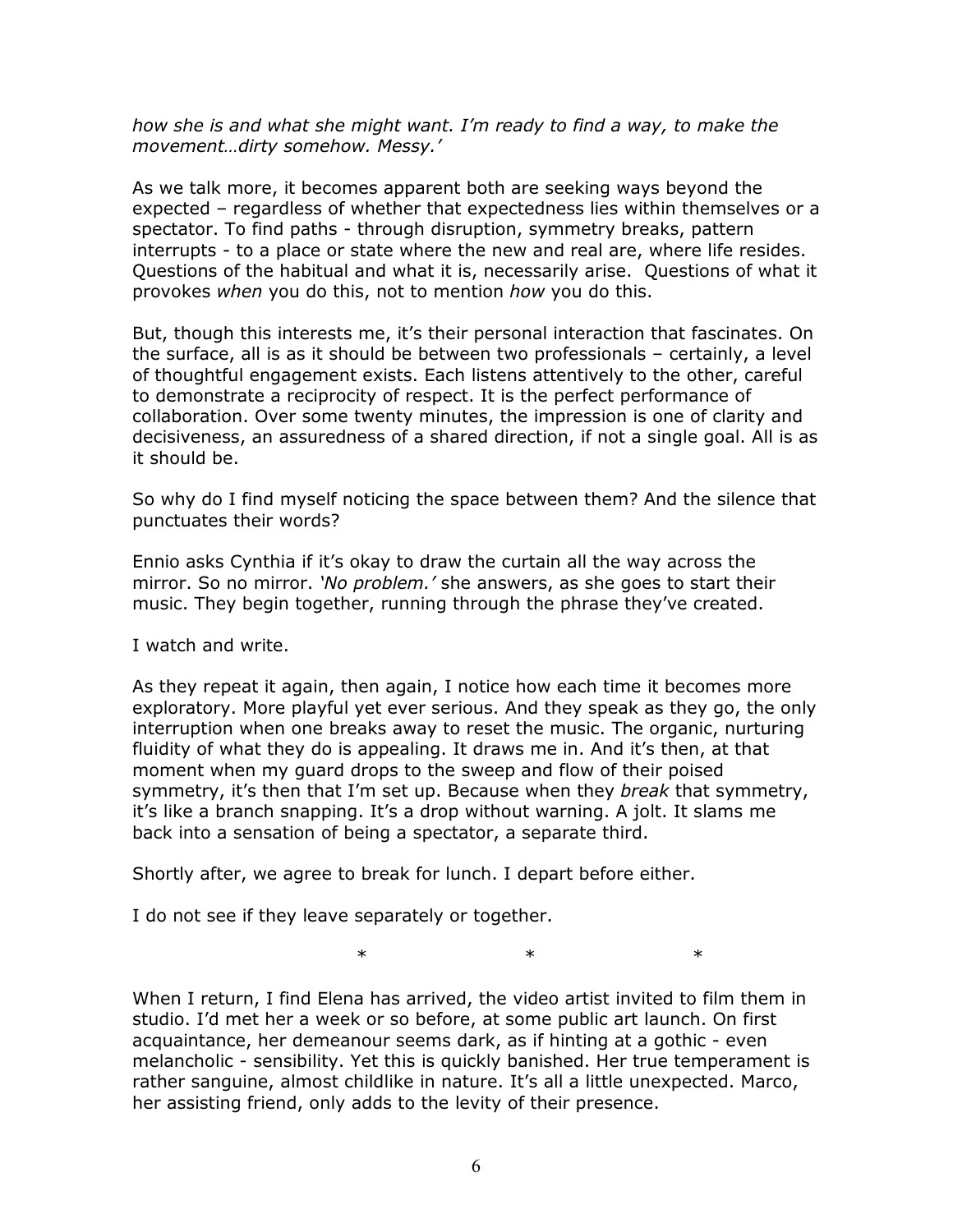In contrast, the others seem burdened. Cynthia sits quietly, reviewing her notes while Ennio, lying on the floor, scribbles as he reads, his little white book place before him. As they do this, Elena and Marco quietly discuss some technical aspect or other - how they want one thing or the other; possibilities to keep in mind; restrictions of which to be aware. The camera is perched on a tripod. In my corner, I write only what I see.

Marco turns on the lights. The music is set. Yet Ennio goes on making notes, seeming almost oblivious. Cynthia pulls on a knee support then begins to play across the floor, rolling, coiling, twisting and spiralling up, onto her knees, her dark hair falling over her face.

It's only when she slows her pace that Ennio gets up. He changes shirts. She falls into a roll and slide up on the floor, all slow before becoming lithe and agile, her limbs crossing in steps that arc and trace across the surface before her. Behind her, silhouetted against the window, open book in hand, he walks parallel to a pane of glass. Parallel the wall, Cynthia isolates and stretches, letting this lead her on to playing with, then tugging at hair, each pull dragging her body in space, as if the music might lead to some out-of-self state, some maenadic frenzy…

Except it couldn't. Or doesn't. And I can't help feeling no one could, thanks to this new element. This camera. This black eye that has all in view, that takes all in hand. That frames Cynthia as definitively as the window frames Ennio. I see Marco has a second camera now. He directs it at Ennio.

It is three o'clock. Cynthia seems preoccupied; Ennio, mute. She changes music, grabs some water out in the corridor. Ennio carries on, playing across the narrow window-sill surface. She grabs a wig and, using a sliver of exposed mirror, ties up her hair and fixes the wig in place.

She stands motionless. Black trousers. White top. Red bob.

Happy, she goes to sit against the wall opposite my own, notebook in lap, finger pressed to mouth. Her head is turned in just a way that her face is obscured, gone. All I can see is the sharp downward cut of synthetic red strands.  $\begin{matrix} * & * \end{matrix}$  \*  $\begin{matrix} * & * \end{matrix}$ 

It was over a week later before I finally got my chance to ask about it. *'It was in France,*' she says. '*I had seen Justin Bond and his work around identity….and for me a wig, this wig - a red wig - it's really like somebody in Ireland,'* she jokes.

She pauses, finding the words. *'It's another identity. And for me, a way of play also. To be another woman. It's really that simple. For me I love to be myself yet to play with identity. So I brought this because for me, it's like coming*  back to my childhood. Not with the body, or like...trying to find how I ran when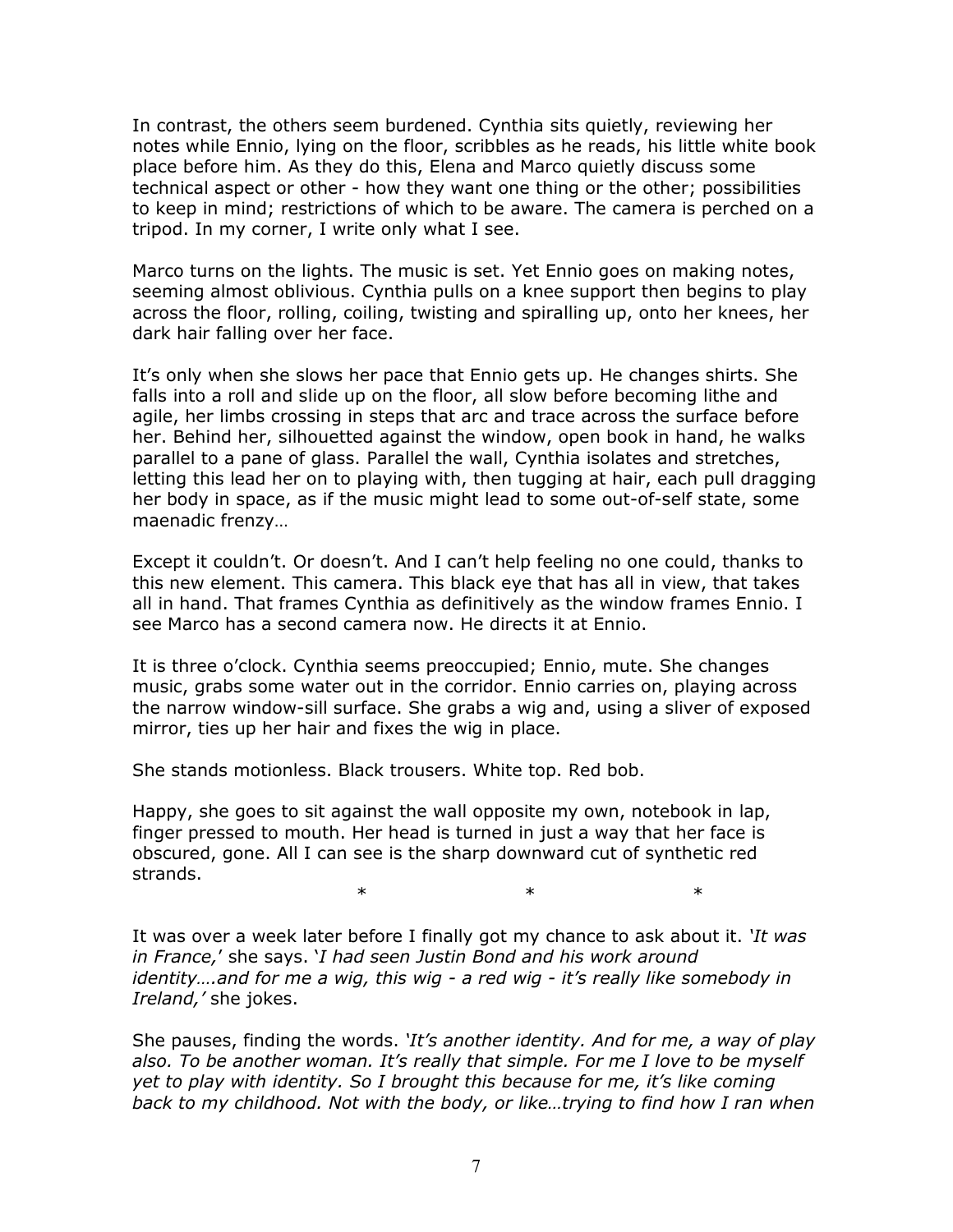*young, but more like enjoying the pleasure of creating. So, it's an attraction – these people, this man [Justin Bond] who transformed his body to be a woman. Her performance is performance…a performance between man and woman.'*

Then she'll share something. And even now as I write this, I find myself regretting it never happened.

*'I had an intuition that with Ennio…we could play with this. But he said no.'* She shrugs. A half-smile appears, giving the words that follow a light tone of resignation.

*'He said no.'*

 $\begin{matrix} \star \\ \star \end{matrix}$   $\begin{matrix} \star \\ \star \end{matrix}$ 

I turn my gaze back to Ennio, as he arcs in a movement of wrists clasped by hands, arms circling head through spiraling forearm twists and finger coils. His steps so quick and sharp I'm struck by childhood memories of the harder martial styles I've studied. In another corner, Marco and Elena are talking quietly, their attentions focused on the laptop in front of them. It's funny; as if these living performers are less real than their captured images…

Suddenly, the sound of Ennio toppling out of a handstand drags us back to him. We all break up laughing. The shock of his fall seems to remind us how absurd it is to miss real life by letting film glamour us out of our senses.

Our focus restored to him, he begins again his explorations. We three record – Elena with her camera, Marco through his camcorder and I through my notes. I can't hope to capture it with any great fidelity but in the space of minutes I watch this choreographic sedimentation. I watch him layer movement over movement all along, upon and out of the slender bounds of the studio's window-sill. He picks up his book again and reads, strolling back and forth along the frame before arcing out onto the floor. He falls into a tumble and ends prone and perpendicular, feet to frame. Then, back to window-sill to walk again, to be framed there with one foot raised, one wrist to wall. An index finger pointed up; a finger-strike shifts to a quarter punch forward. His forehead against the wall. Trapped. He looks caged. He begins again.

A strange whirring sound jars; Cynthia has switched on the fan.

I've stopped watching Ennio now. Instead, I see her as she repeats a movement or two. I'm always interested by her difference to him – an elegance without a trace of fragility. It occurs that if I imagine his nature as iron, hers seems more that of a strung bow. I'm reminded again how, as an actor, it's so strange to approach this art. This way of speaking that has no need of words, not least here in studio, where it is born.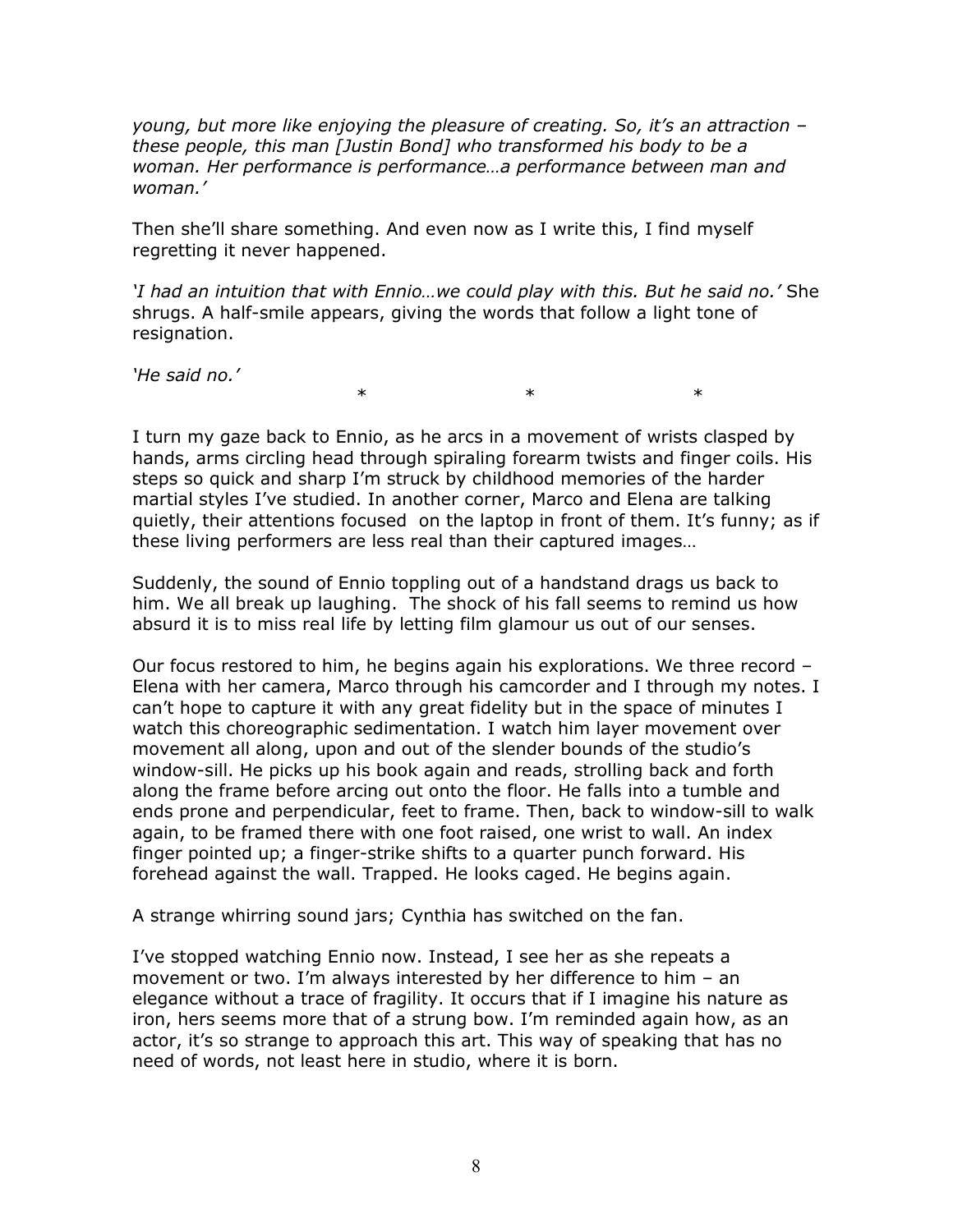Cynthia, hands in pockets expresses either concealment or incapacity. Perhaps both at once. She steps with a sprung, coiled, tensile essence. She steps, that one step leading to another and another until it just dissolves into a swirling fluidity. Until her footwork disappears into a lyricism of gesture and posture. And for a moment, I can see her reflection in the window. It's in such a position that it seems as if she is a shadow, a spirit peering across from a small square window in the brickwork across the road.

Her shade vanishes.

I snap my attention back to in here and find her on a chair, a few stray red strands caught by the fan's action. And as she sits it's as if an air of anxiety gathers. As if each shift in weight, in posture, in position communicates a different twist in her story.

Now is when I begin to notice the indirect yet pervasive impact Elena and Marco are having in studio. Naturally, I know my being here also has an effect. But as they enthusiastically pursue their business, it seems different. More direct, more demanding and - even though I know they, like me, are here by invitation - more intrusive somehow. Perhaps it's because composing a shot makes claims on the same dimensions Ennio and Cynthia use in composing a phrase. Perhaps.

I remember how small a camera frame can make the world seem. From my vantage point, I see two dancers who, though they often seem aware of little more than their own being-in-space, also share instances of great resonance and harmony. But lodged between them is that camera, with it's black stare fixed firmly on Ennio. Just Ennio. And I know that many who will later see his dancing might be tempted to imagine that this is it. That yes, he and his dance have been captured with great fidelity.

But sitting here, watching this, sensing that almost imperceptible back and forth between both Ennio and Cynthia, I know his dance will not be seen. *A* dance will. *This* dance will not.

### **II**

*We always did feel the same; We just saw it from a different point of view* 

Another day in another studio. It's brighter here. Expansive windows open the space up to the light and the green of trees in the park next door. Air, light, colour, texture – space. Space for all kinds of play. As soon as I walk in, I'm introduced to Izuni, here at Cynthia's invitation. With Izuni playing on piano, a new element will be introduced, one both dancers will play off.

But how to proceed, at least initially? Ennio suggests it be increasingly lively but asks Izuni not to improvise just yet. Not for a little while. He jokes about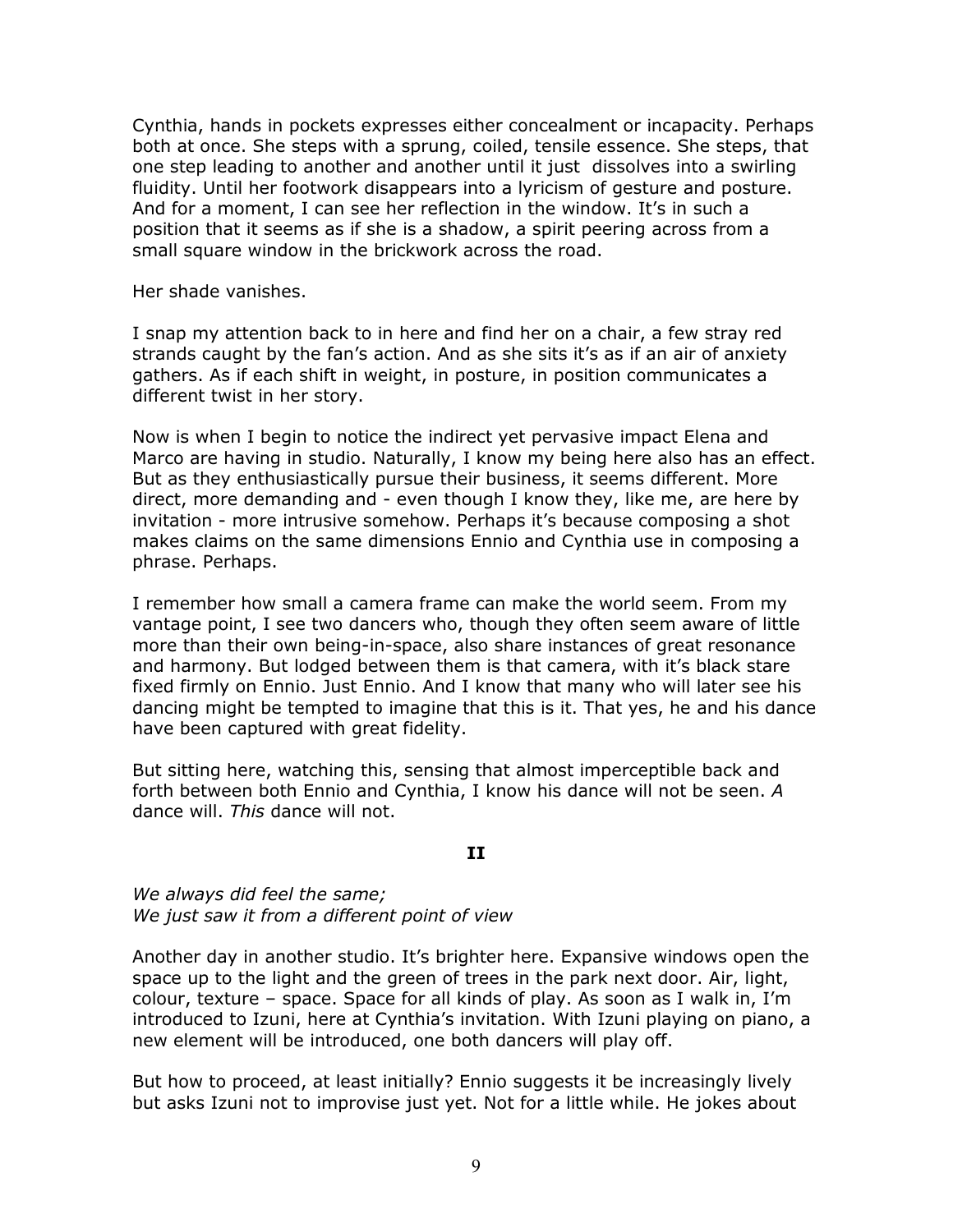how he is Italian, so when he gets passionate he can seem aggressive. *'Don't be shy!'* he says, *'Don't be scared!'* Laughing, Izuni answers that it can be a little like that for the Japanese too.

 $\begin{matrix} \star \\ \star \end{matrix}$   $\begin{matrix} \star \\ \star \end{matrix}$ 

Being Irish, a nation with a history of caricature, I can't resist raising it when we talk later. What did he mean, aggressive? And does he think people from any given region have a distinctive combinations of qualities? He pauses, measuring the answer he'll give.

*'I've been living for 19 years now in France,'* he begins, *'and this is something that I had to learn to just say. I was so astonished when people were saying 'why are you being aggressive towards me?' and I - I was just talking. I was just trying to share something close to my heart.* 

 *I think it's a good question…because when I say this, it's like using something that people do. Because you realise in life that people go straight to thoughts of knowledge - You are Italian so this is your way of being.* 

*So, even if I don't trust it, I use it, because it's like finding a language. And now, I prefer to say it first, because I can't change my way of being. I can moderate myself but not when I work. And not with passions. And my work is my passion. So when I work I know I can be wild.* 

 $\begin{matrix} * & * \end{matrix}$  \*  $\begin{matrix} * & * \end{matrix}$ 

It begins sedately. At this time, the approach of Ennio and Cynthia in their 'collaborations' – with each other and those they invite to participate - is tentative, gently exploratory and in no way careless. It's not absolutely free improvisation. Rather, it's an attempt to set up the right conditions. An effort to create a form, a structure where talents might interact with, move against, and glance off each other.

It's a playspace.

Cynthia, I sense, is agitated and pensive. Yet the dynamic Ennio and she shares remains quietly open. They engage in a soft-spoken manner; courteous; watchful of bounds. Moving in, through and out of space, they draw near and then pull apart. One minute, they are separate; the next, connected, almost tangibly tied together. Behind them, through clear glass, I see trees and, as these dancers move, the trees' leaves shift and shake. They find pauses of restless peace. Izuni's music, light as the air outside hints at sorrow, an accompaniment to a quiet resignation to fate.

It goes on. It even seems like the wind without is moving the dancers within, just as certainly as those branches, those leaves. It picks them up to drop them, raises them to fell them…repeatedly, it catches their limbs to spin them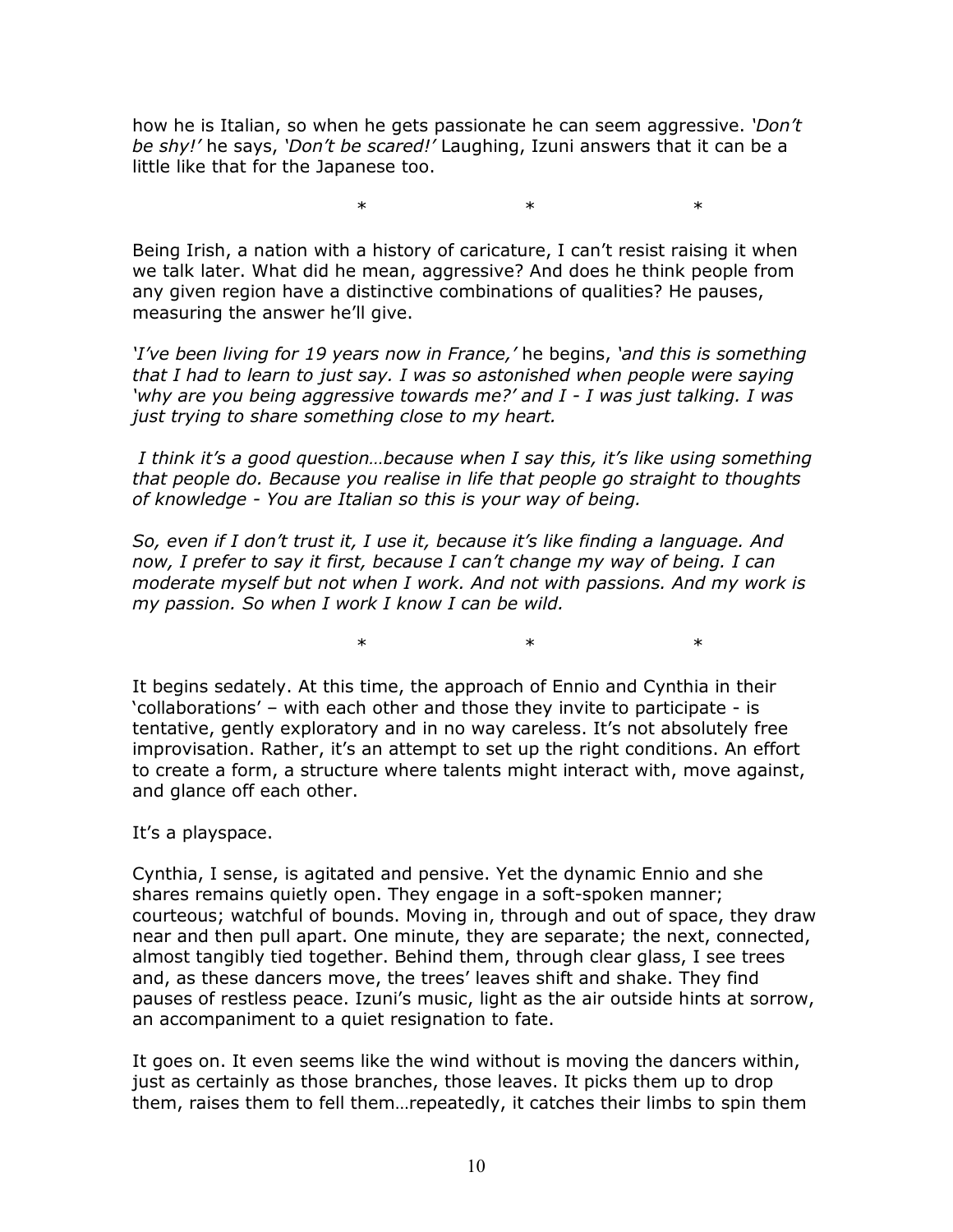round, to carry them up and across this room before delivering them haphazardly to a final resting place – his, an upended chair; hers, tossed against a wall.

Then there's a moment when they both seem caught, hands in pockets. They meander, shy and aimless. Only their bodies are present; their minds are gone, gone on ahead to some elsewhere or when. It's then I get it. The sense of how Izuni's music colours the air and lights this scene entire. Because it's then Cynthia begins to read poetry. And it seems perfect. It seems an epitome of these artforms together. As if I can touch the ties between each: body, key, and rhyme; these arrangements of breath and metre.

And just as I think this, I see him there – Ennio - put on a wig and sunglasses. At the time, it's amusing. But as I write many weeks later, I seem to remember it in another way. As a moment of divergence. An instant when both artists revealed clearly just how far they were travelling along their own way.

 $\begin{matrix} * & * \end{matrix}$  \*  $\begin{matrix} * & * \end{matrix}$ 

A working process is a challenging issue for any interaction. How one is accustomed to working – the unspoken assumptions, the unconscious presuppositions – can determine the success or failure of even the least ambitious work.

For me, and from the very first moment in studio, one particular image kept coming to mind. It was so primal, so uncommon, I was sorely tempted to dismiss it at first. But there it was. Clear as day. And I could not dispell or banish it. Even now, it rises easily to mind.

The image was simply that of two bulls - one dark, the other bright – equally matched in all respects, tethered together at the horns, pulling strenuously in opposite directions. I felt no innate antipathy or antagonism between these two. All it consisted of was the overwhelming sensation of frustration. Of being thwarted in the free exercise of one's will. And it was the only image that, over and over and over again, came to mind while watching Ennio and Cynthia.

How could this have happened? How could two people agree to shared residency together yet appear unable to agree on what to do when they find themselves there? A little over a week later, Cynthia will try to explain to me her understanding of what happened.

She is generous as she does so. And careful. And above all, protective of the respect she has for him and what their experience together here has been. She begins slowly.

*'Ennio,'* she says, *'he wanted to get away and not have something to work towards. Me, I wanted to do something in the studio whereas Ennio wanted to find something. For me, I come from the solo. So if I am alone in the studio, it's very hard to be there and to do nothing. It's to wait for something to*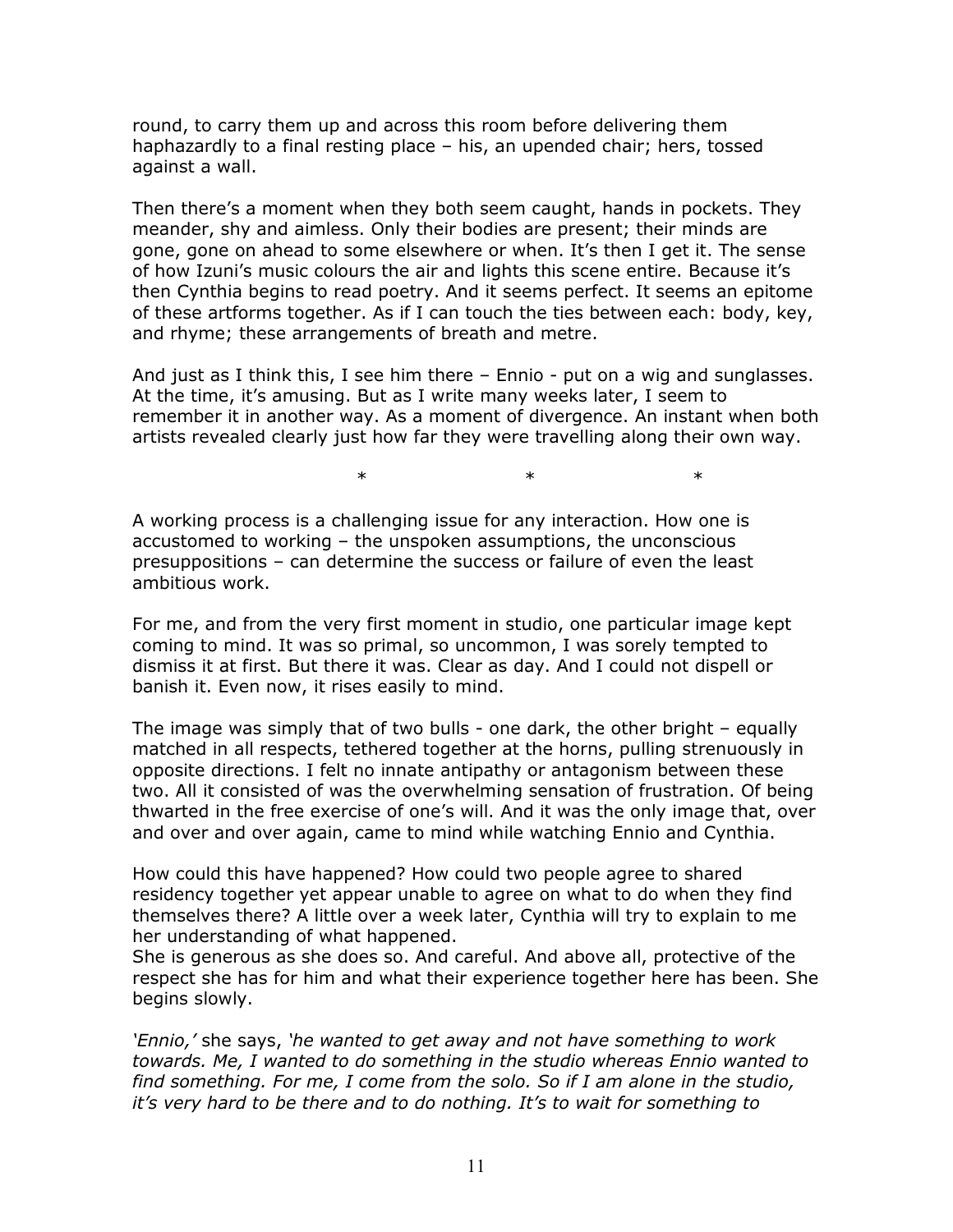*happen…and it's impossible. So we tried to progress somewhere but it was hard, with tension. It was not easy. So it's right for the second residency, I thought, to invite somebody to create a dynamic between us. Because you know, if somebody else is here, you all start to be in relation. Because of course I had the idea of doing something. I wanted to do something.*

*For me, to dance with a formal line is to find another thing. It's to pass the border, within the work, within the dance. And in the body, I try to find two lines – one is to find my way into ritual, with breathing, trance dance, or a ritual of some kind. And the other is more in the line of becoming more abstract?It's not my habit to go into this line but I'm sure I can go far with it.* 

I ask if she managed to explore this. *'Not really,'* she responds. Silence.

I ask what she did learn.

*'It was more around the process…no. Not around the process but how to share the space with somebody else on the same level. More on the process of creation and how to be in the same space and trying to do something together. [Pause] Maybe not anymore…'* 

We can't help it. We start to laugh.

'*But maybe not, at the same time. Because I'm more clear with what I want to do. And this, Ireland brings to me - a desire to do this. I feel more free here to do something. For example, with this Justin Bond issue, I had an idea of working around the square, not circularly. Like two dancers, cutting the space, having two different spaces – one woman, one man. But inside that space, a woman and a man together, but with transforming, one with a very strange sexual identity. And here, I was thinking, here it's possible to creat myself and share a space with somebody. Just like…how I love to be in love. To be in the power of love - not to be in tension. Now, for Ennio, he creates [work] out of tension. But me, if somebody brings me into this world [of tension], well…I can go 'okay'. I can work…but I feel like I want to cry at the same time. And crying…it's not free. It's just like, it's tension. But hey, if you want that way…okay.'* 

And even though each has only ever spoken to me with respect for the other, and with the most generous praise, I feel a tinge of sorrow. For both of them. For how this seems to have turned out. I ask her if it came as a surprise. Privately, I wonder if anything could have changed it.

*'I wanted to invite him in to play – look, I'd say, here's a wig. Come with me, come here to play in my world – not like it's mine, but that we had a space to share. I respect Ennio a lot, for his mind, in this space. And I asked him many times – I said, 'if you want to be free, Ennio go. Go outside. I can stay in here.' "No, we have to do something together" was his reply so it was like…a paradox.*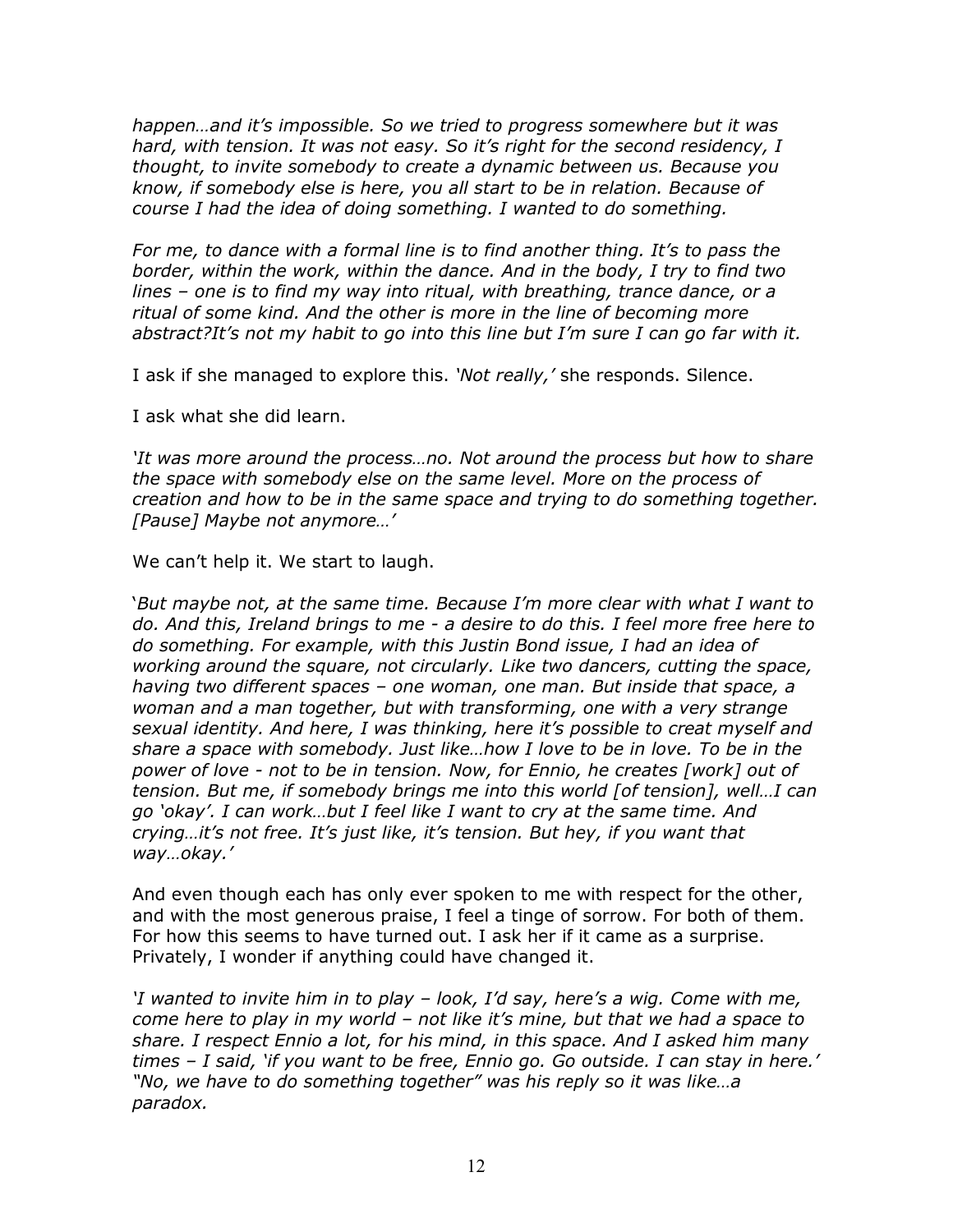*But for me, I really wanted to be true at this time to my reality. Even though it was our reality because we can't separate. But we're adults. We're forty year olds. I don't need to be in tension in studio to do anything…Anyway, I believe, working with him, I learned patience. In a way, I learned the truth, learned about the reality between two people.'* 

Later, she shares a final thought, purposefully, as if secretly she fears that I might side with Ennio. Or blame her in some way. Even though, in reality, I don't think there's anything for anyone to take the blame for.

*'See, I know Ennio more than you. You know him in a certain way. But it was just the process of finding out about somebody who wants to do something alone…but who needs another in order to do that. So he needs me to do what he wants me to do. And I respect that.*

 $\begin{matrix} \star \\ \star \end{matrix}$   $\begin{matrix} \star \\ \star \end{matrix}$ 

Izuni plays on. Ennio plays alone. Yet as he does, in the space his isolation creates, another interplay arises, this one between Elena, Marco and Cynthia. A shot is set up.

As if sensing this shift in power, Ennio responds. He sings, pitching his tone to the descending scale of music, on and on until it descends into something closer to an instinctual vocalisation of angst, a demonstrative sighing. Sighing punctured, punctuated by scattergun bursts of Italian phrases I don't understand.

Yet I understand.

He switches on a fan. Then, he switches wigs, pulling on the red bob his collaborator had worn the day before. Some kind of puppetry or role-playing game begins: the wig as substitute partner. Now, on a chair. Then, across the floor. It's sadly intriguing to see this, to watch him do this. To watch him respond to each shift in Izuni's playing. It's a kind of role-playing that is so different for him; at least, that's how it appears to me.

Inevitably however, he slips back again, back into a kind of fascination with his own physicality. The music's influence declines, it's power recedes. It is becoming once more an abstract accompaniment, less determinative as each moment passes.

I step out for a moment, just a moment. For a chance to exhale. To get some water. To shake off a little of the tension that had crept in, in there, in me. And when I do finally come back, the fan is off, it's raining outside and Ennio is lying on the floor.

 $*$  \* \* \* \*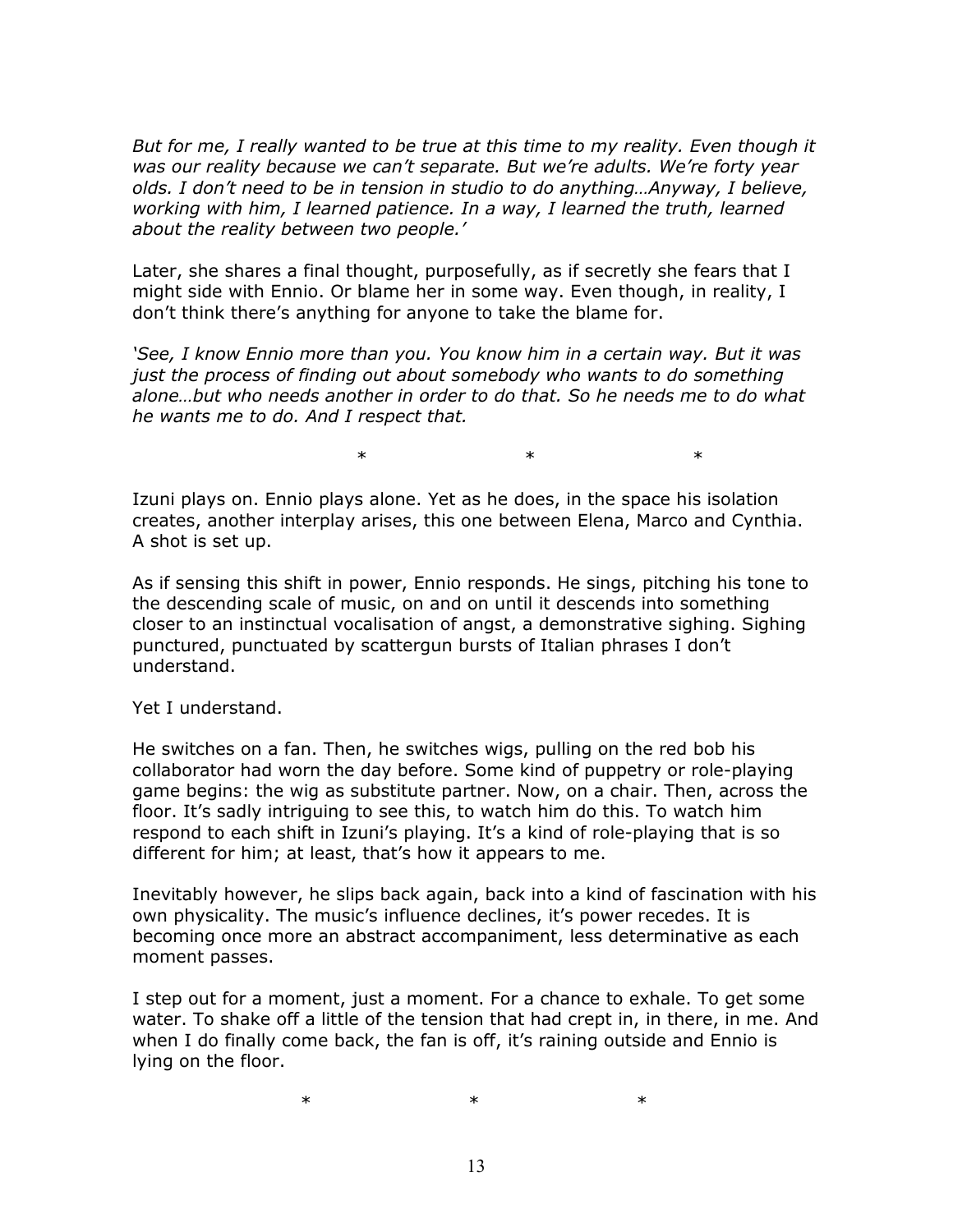It was the very first question I asked him. How would you describe yourself as an artist?

*'Jesus…'* he exclaims before laughing. *'I would say that its deep, because I don't know exactly what it means to be an artist – it's a word that bothers me, a concept that makes me react. Like a cat. It's not a posture, not a role, a social role.'* 

I can see the question troubles him. But I push him.

*'Ah, as stubborn?* He laughs again. *'And looking for..something that doesn't stop at appearances. When I say appearances, it goes first of all with myself. For me an artist is how deep you go. You can be an artist in a bakery, a gardener, someone who makes this with his passion, who tries to understand what's going on. It's not just a tortured mentality. It's just: I'll do this, but next step maybe I can do it differently and next step after maybe it'll be why I've done it differently. And why I've done it. It's not something tied to suffering. But it's a play with yourself. I think Roland Barthe said something I like very much: 'an artist is like a laboratory mouse that builds his labyrinth himself' Yeah. It's something like that. It can be a game. You don't know why but there is something that comes up, comes from this question. Yeah. It's… Life. It depends.* 

*I don't trust methods. I think each question moves you in a different way and direction. It's the foundation of my curiosity: I learn as much as possible. I take classes – ballet, martial arts – because I think even if you aren't specialised – especially if you're not specialised – there is a way. A tool that can offer the possibility of going closer to your purpose. To your aims.* 

*Yet I don't know my questions, so I can't decide now what I needed to answer. I don't know what's going on when I'm in a studio, when I see a painting. When I hear a phrase, about…chaos, say - it makes me rebound. And I don't know what I'm gonna use - maybe I'll use ballet. Maybe martial arts, reading, acting. A wig. I don't know. I don't know.*

 $\begin{matrix} * & * \end{matrix}$  \* \* \*

Today, Cynthia is the one framed by windows and cameras. She curves and circles round a white pillar, exploring how a body can shape even a hardness that defines it. When in a space, how much is being in that space, exploring that space - how much of that is war? And how much surrender? Are we aware of our strategies of motion? Do we realise what they say to those who watch?

What is traded between travellers in a space? That last occurs each time I watch Ennio watch Cynthia. I wonder this as her body wanders in space and his eye wanders after it.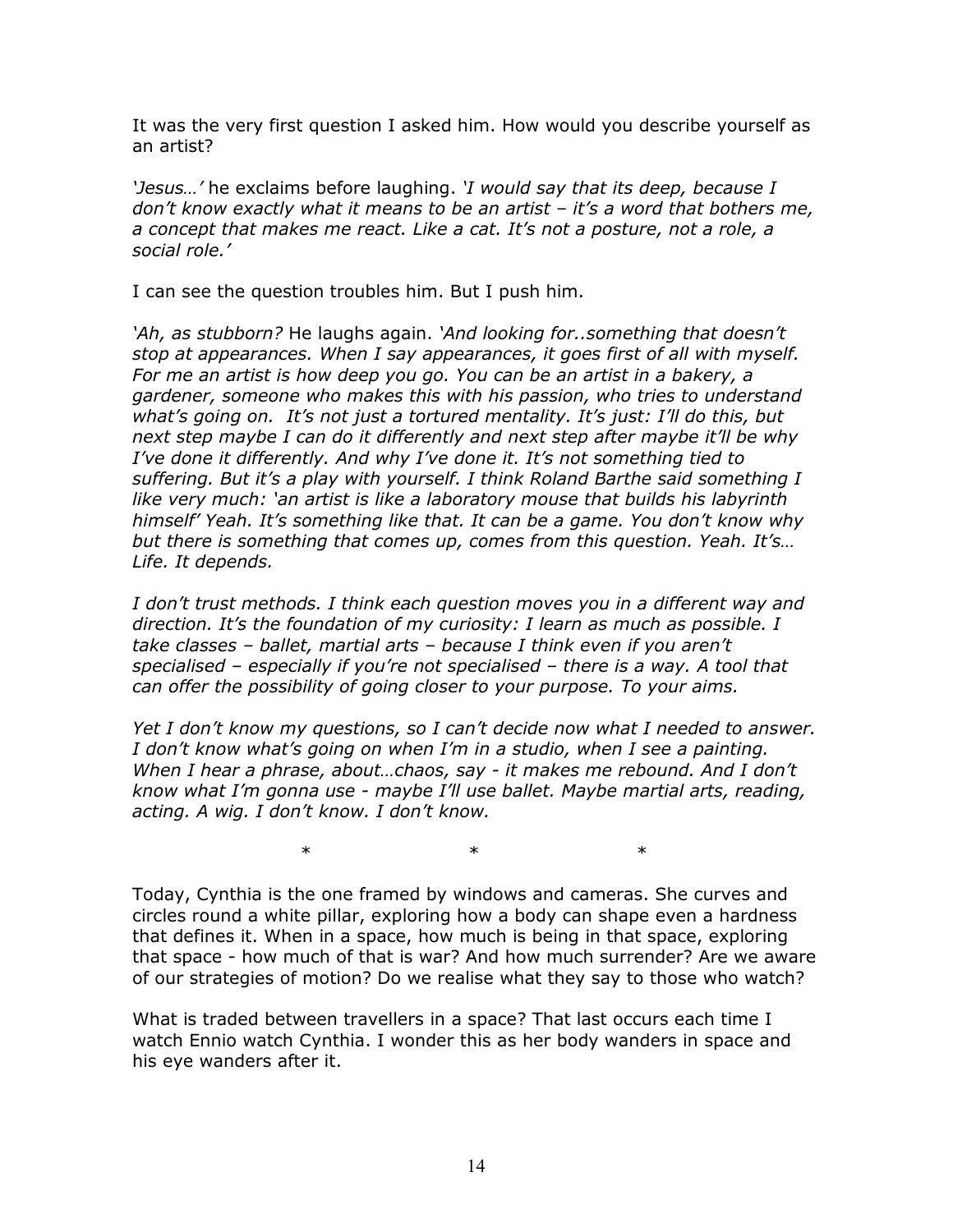The human gaze is at once more incisive yet less intrusive than a camera. A camera almost invites deception, almost encourages a conscious, if halfinstinctive, manipulation of all its lens sees. It even intrudes on those who are not its object of enquiry, by how it pulls your attention to its machinations. For a moment it seems monstrous. But I don't want to be unfair. I reach for balancing parallels. 'Sure,' I think 'but music has its effects too. It leads, suggests. It demands a response – and even a willed refusal to respond is a response. Of a kind.'

My attention is dragged back to Cynthia, as she rolls upon the floor, flicking her hair in a sweeping arc from floor into air down to floor again. It's a powerfully, unmistakeably feminine gesture, one revealing to me my own reflexive response, shocking me out of abstraction and into the concrete. Affirming that power of dance to provoke even those who claim to understand it poorly.

It does so because in truth we *do* understand. Just not consciously. We get snatches of it. Like the recollection of a dream. Like the memory of some tongue that once was mother to our thoughts. All its neglected nuances, all its secret syllables and syntax echo in us. It haunts us. It haunts us so, that despite discomfort or ambiguity…a kind of sense comes through. Enough to ring true. Even when a movement like hers can, in an instant, burn out the corporeal quotidian shorthand I rely upon.

I have to pull away again. I've noticed how Ennio still watches. It's not seemed unusual they work separately at times…but I suddenly sense something else. A shift in quality. A rift. A rupture in the atmosphere.

Cynthia carries on. Her games with properties increasingly reflect a willing, a willing absent from Ennio's idle toying earlier. As if in tacit acknowledgement, Izuni's music has changed to tense and spiralling, sinister and leading.

Pulling on a pair of red shoes, Cynthia plays with pulling up and pushing down a trouser leg. Doing this she peers around pillars; hides behind them; presses against their cold surface. Then she runs, runs in those red heels far and fast until she falls. And as she falls her hair falls too, in a dark mane that hides her face from us.

Elena is filming everything. Everything in frame, anyway.

 $\begin{matrix} \star \\ \star \end{matrix}$   $\begin{matrix} \star \\ \star \end{matrix}$ 

Later I have a chance to ask about the camera, and more particularly about how it affected her. Her voice is warm and relaxed.

*'For me it was a good experience, especially since Elena was young. So I'd no complexes about being myself and even sometimes playing to the camera – playing at being an actress! A dancer actress!*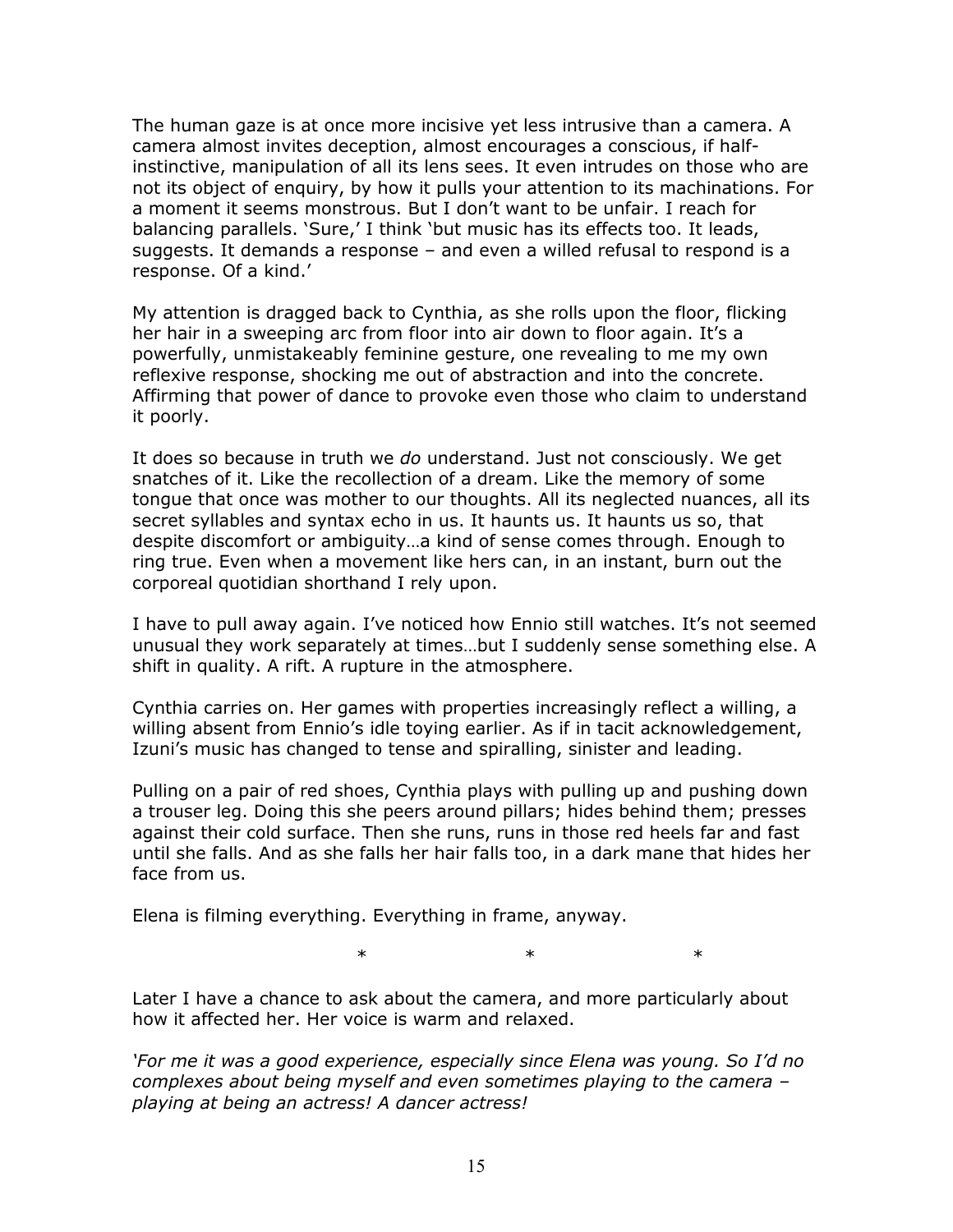She laughs in such a good-humoured manner, it's impossible not to join in her enthusiasm. I'm sitting here in yet another studio, talking to her a week after everything I witnessed. She's been working with another artist. They are happy. They are working.

She goes on.*'It was nice. Because for the second residency I tried to do something. Actually, with the camera, it was really Ennio who proposed it.* 

*But concerning the camera, it was nice to have a frame. I would dance, but I would also have the sense of a frame. Because it was two ways. First day, when we came to the studio, Ennio was thinking – they have their job. And we have ours. But it turned out different. Completely different.* 

I take a moment before asking if she worried that she'd sacrificed anything?

*'No, no!'* she replies, almost surprised at the suggestion. *'No, no! It [meant it] was more instinctive.'* 

 $\begin{matrix} \star \\ \star \end{matrix}$   $\begin{matrix} \star \\ \star \end{matrix}$ 

To me, it was as if she never stepped clear of the camera's aura. Never forgot how it followed her. And why would she?

But then, without warning, things seemed to shift out of order. And despite what she will tell me, at this instant *now*, it seems as if the camera doesn't just distract her – it displaces her centrality. Usurps her lead. Elena, in pursuit of the camera's needs, now directs. Commands. Choreographs.

And as they work, as they move from one window frame to another in the search for that one right shot, they are oblivious. They are lost to all that lies beyond, lost to everything outside the frame of this pursuit. Lost to the wave of branches outside; lost to the sweeping path of a crow past the window; lost to Ennio quietly gathering his belongings and leaving.

Cynthia and Elena continue to create.

Minutes after him, Izuni stops playing and, very quietly, steps out too. The studio is silent.

Elena and Cynthia continue to create. They pursue their hunter's dance, pivoting and swirling around the camera's still, dark, centred gaze.

Cynthia stands on a window-sill. As if to match the strength of her presence, the wind outside picks up, catching leaves. She rolls up a single trouser leg, tugs it up, right up to her thigh. The rain begins to fall heavier now. She stands motionless, lightly silhouetted.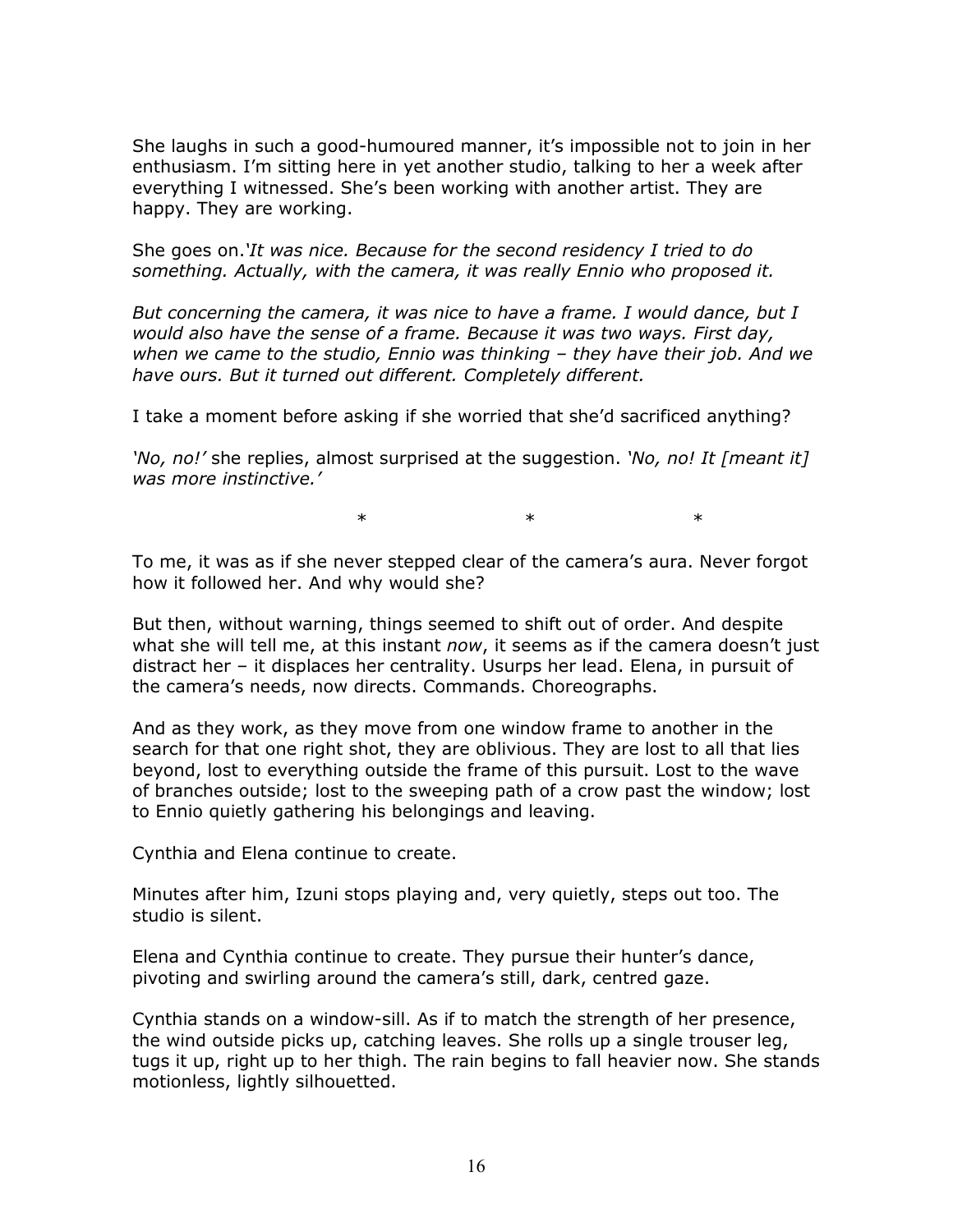I'm not sure what she's going to do. I'm not even sure she knows either.

A pause.

Maybe she's reconsidering..? Maybe she's thinking better of…

It's then she does it. She leaps, out and into the air, off the window-sill. Still in those heels.

I can't imagine how she can possibly land well in them.

She lands in them. With balance and power and poise. And God, I can't blame her smiling a smile of joy and relief. I smile, then, too. I want this to last. This moment of risk and gain reconciled.

*'I need a closer shot.'* Elena wants her to do it again.

Then: *'Just the feet.'*  Then: *'Hands.'*  Then: *'Calves.'*

Then, eventually, even these body parts become superfluous, extraneous, unnecessary.

Cynthia steps out of her shoes. First one foot, then the other; then, she steps away and away until I imagine only the red shoes left in frame. I imagine nothing living remain in frame.

### **III**

*And I was standin' on the side of the road Rain fallin' on my shoes Heading out for the East Coast Lord knows I've paid some dues gettin' through…Tangled up in blue.* 

My final day in studio is less than complete. Admittedly, that's not helped by my being an hour and a half late. I arrive in the middle of another shoot by Elena. Ennio and Cynthia offer a brief welcome. They're in the thick of it. Yet even though they appear tense, I have to admit to feeling happy seeing them as they are now - both involved, both in frame. Cynthia glances towards me. It's as if she wants to say something.

She says nothing. Not now. Later. Later she will tell me:*'I met the ocean.'*

It's a phrase I remember still, each and every time I think of her: *'I met the ocean.'*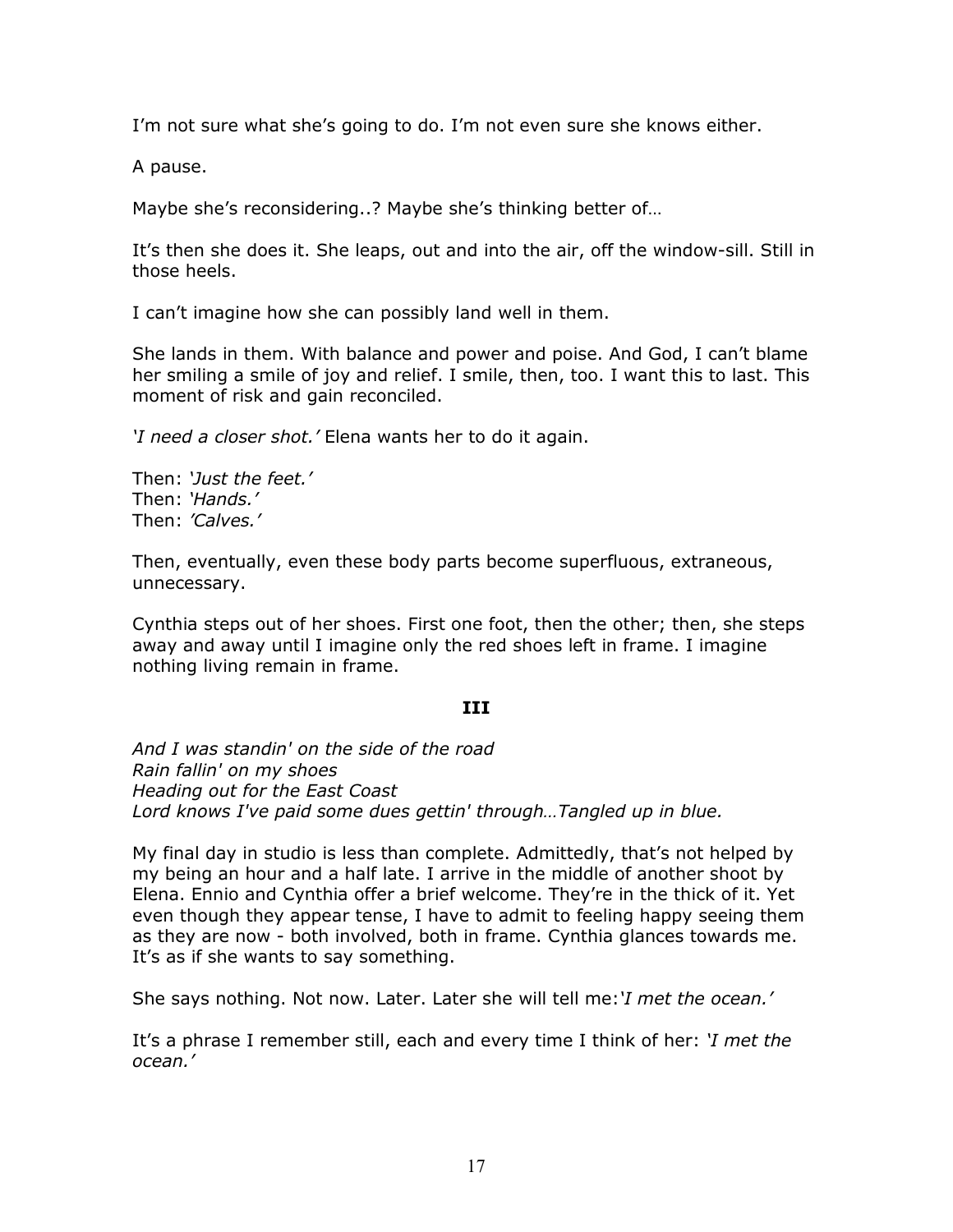Elena is going for a shot involving a reflection in the mirror. Looking back on that now, it seems almost too perfect. Reflections. Inversions. Angles of symmetry.

And for a while, it's as if the other day didn't happen. And that makes this day seem strange…or maybe curious is a better word. And for a while, it's as if they're involved in a single work.

It's as if the other day didn't happen. But it did. It's just the illusion of a common purpose that the camera lends us today.

All the same, the playfulness in the air *is* a relief. And it's genuine. It arises out of an understanding and sensitivity to the situation both dancers share. Perhaps this is one of the few things they do share, something I can't help finding the most inspiring aspect of all this.

I've watched two artists – two people so different in ambition, scope of action, desired outcome - compelled to share a space. Yet despite the frustrations, the disappointment – the failure, in a way – of this experience for both, not once has either succumbed to any temptation to be less than professional and courteous in how they speak of each other. Indeed, it's more than that. Each has gone out of their way to protect the reputation of the other. To avow their affection for the other. And to express a genuine regret that things could not have been different.

 $\ast$   $\ast$   $\ast$ 

Now it's nearly over, I wonder what they will bring from it. The residency. Their time together, apart, in Ireland. We're onto our second round of wine and beer before I finally get around to asking Ennio this.

*'Confusion.'*

He roars with laughter. We each take a drink. Then, quietly now:*'Huge confusion.*'

I wait, saying nothing, leaving space for him to fill.

*'This…is a place where the elements are confused, where the elements are not distinguished. And the ocean here is not the sea that I know, it was not the sea that calls me…It's interesting because it provokes you. It's not like please take me in your hand. It provokes you. And you're always witnessing contrast. And this is so curious, so alive. The first day in Dublin, I remember my first image was the Liffey in the morning and it was so in between red and dark. And there were two swans. So once again, I was starting my experience with a contrast.*